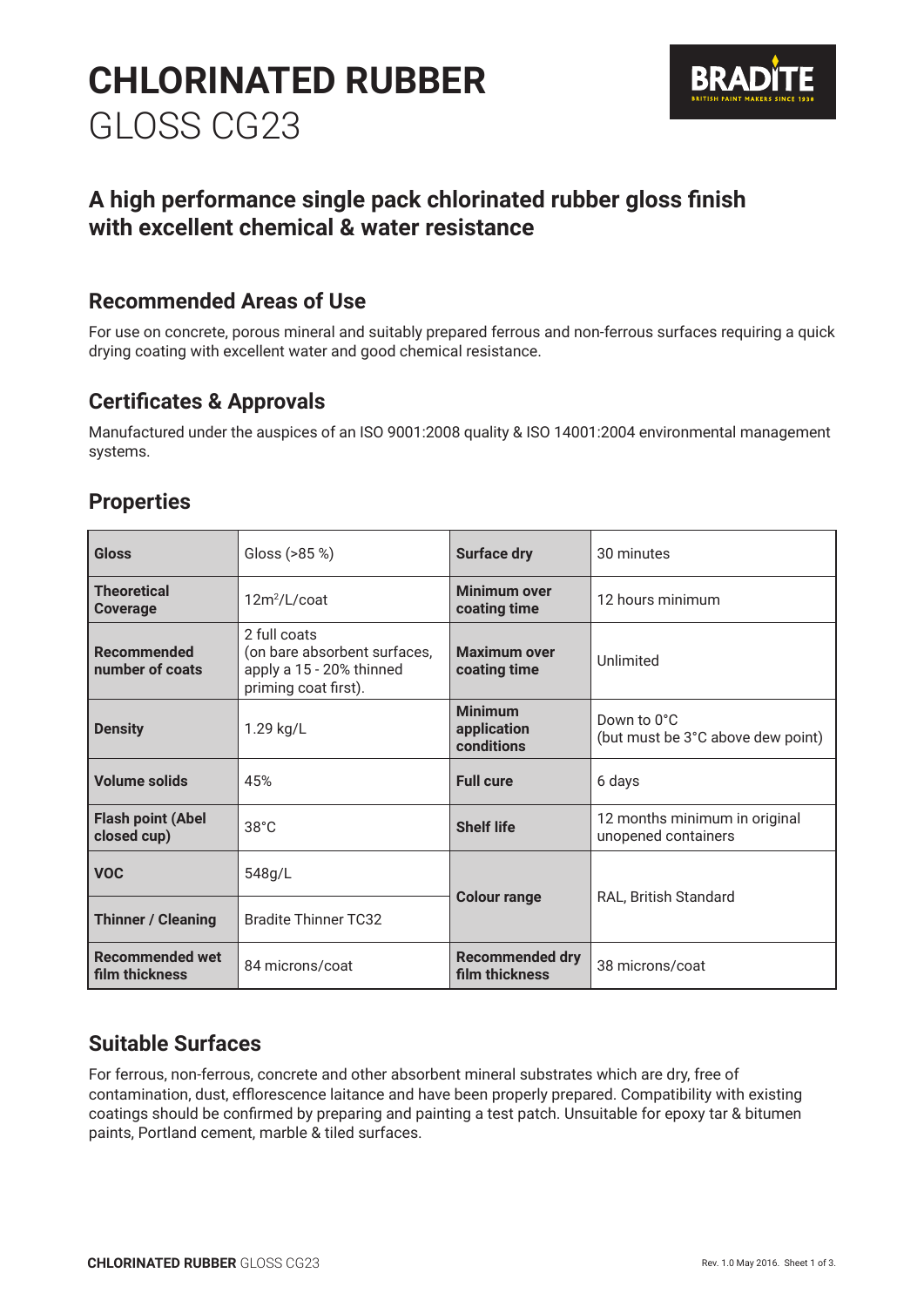# **Application Information**

Application and use should always conform to the codes of practice described in BS 6150 and BS 5493.

**Brush and Roller** - Thin with 0 - 5% Bradite Thinner TC32 as required. Short pile "Mohair" sleeve preferred for best appearance.

**Conventional Air Spraying** - Thin with 5 - 15% Bradite Thinner TC32 as required, tip size – 2.0 mm, tip pressure 60psi (0.4MPa) approximately.

**Airless Spraying -** Thin with 0 - 10% Bradite Thinner TC32 as required, tip size - 13 thou (0.33mm) approximately, tip pressure - 2100 psi (15MPa) approximately.

# **Cleaning**

Clean all equipment immediately after use with Bradite Thinner TC32 for best results.

# **Specification**

### **Preparation**

When painting new concrete it is vital to ensure the substrate is fully cured and free of laitance. Power floated, shiny or unpainted non porous concrete should be thoroughly vacuum blast cleaned to a roughness profile of 30-50 microns, or acid etched using Bradite TA37.

High pressure water cleaning to remove all loose and flaking paint and contamination back to a sound substrate. For best performance, complete vacuum blast cleaning of the substrate is recommended. Bradite TD39 industrial strength detergent washing and rinsing should be used with scrubbing to remove grease or oil.

Intact areas of existing coatings should be roughened by abrasive manual or disc rubbing and feathered back to a sound coating edge. Cracks and pits should be filled using a suitable screed or mortar before painting.

Galvanised steel, aluminium and other non-ferrous metal substrates should be roughened by mechanical abrading or sweep blasting with inert grit. Steel should be blast cleaned to SIS-Sa 2½ minimum, blast profile 35-50 microns and surface free of soluble salts, or de-rusted manually or mechanically to SIS-St 3 minimum.

# **Painting System – Concrete Swimming Pools**

For application on concrete or other absorbent substrates, the first coat should be thinned 15-20% with Bradite Thinner TC32 to allow penetration into the substrate.

1st coat Chlorinated Rubber Gloss CG23 (thinned) if required. 2nd coat Chlorinated Rubber Gloss CG23

For maintenance painting the 1st coat will be a touch up to bare areas.

Please note that drying/curing times will vary depending on film thickness, temperature and relative humidity.

# **Notes**

For well-constructed pools, particularly those with an external waterproof membrane, best results are obtained with Bradite Chlorinated Rubber Gloss CG23. Where the site has a high water table and the pool is constructed without waterproof barrier, the higher porosity Bradite Chlorinated Rubber Eggshell CC24 is preferred since this material will minimise blistering due to external water pressure when the pool is empty.

Painted pool should be left to thoroughly dry before filling. In temperate climates, assuming good ventilation and air movement, this will take approximately 10 days from final coat application.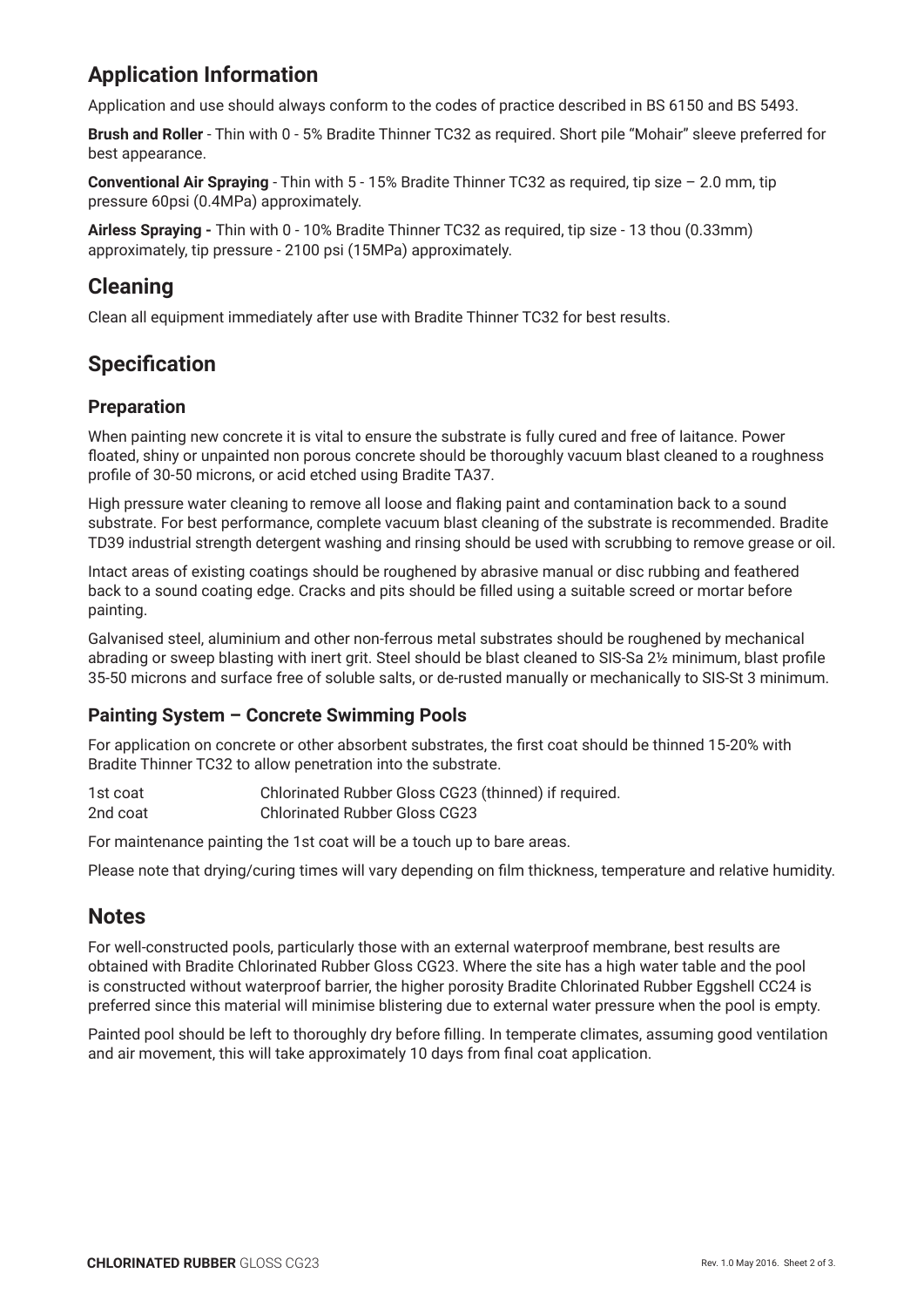# **Painting System – Industrial New Build & Maintenance**

1st coat Bradite Chlorinated Rubber Eggshell CC24 2nd coat Bradite Chlorinated Rubber Eggshell CC24 3rd coat Bradite Chlorinated Rubber Gloss CG23

# **Notes**

For maintenance, the first coat will be spot priming exposed substrate only.

# **Summary Safety Information**

Always refer to the Health and Safety sheet for the product before use, and observe the warning phrases on the label.

**Disclaimer - T**he information on this data sheet is correct to the best of our knowledge and experience. Bradite reserves the right to modify data contained herein, without notice. The information supplied does not absolve users from responsibility to carry out their own tests and experiments, nor does it imply any legally binding assurance of certain properties or suitability for any specific purpose. Conditions of service and application may be beyond our control, so no liability whatsoever can be accepted on the basis of the information supplied herein.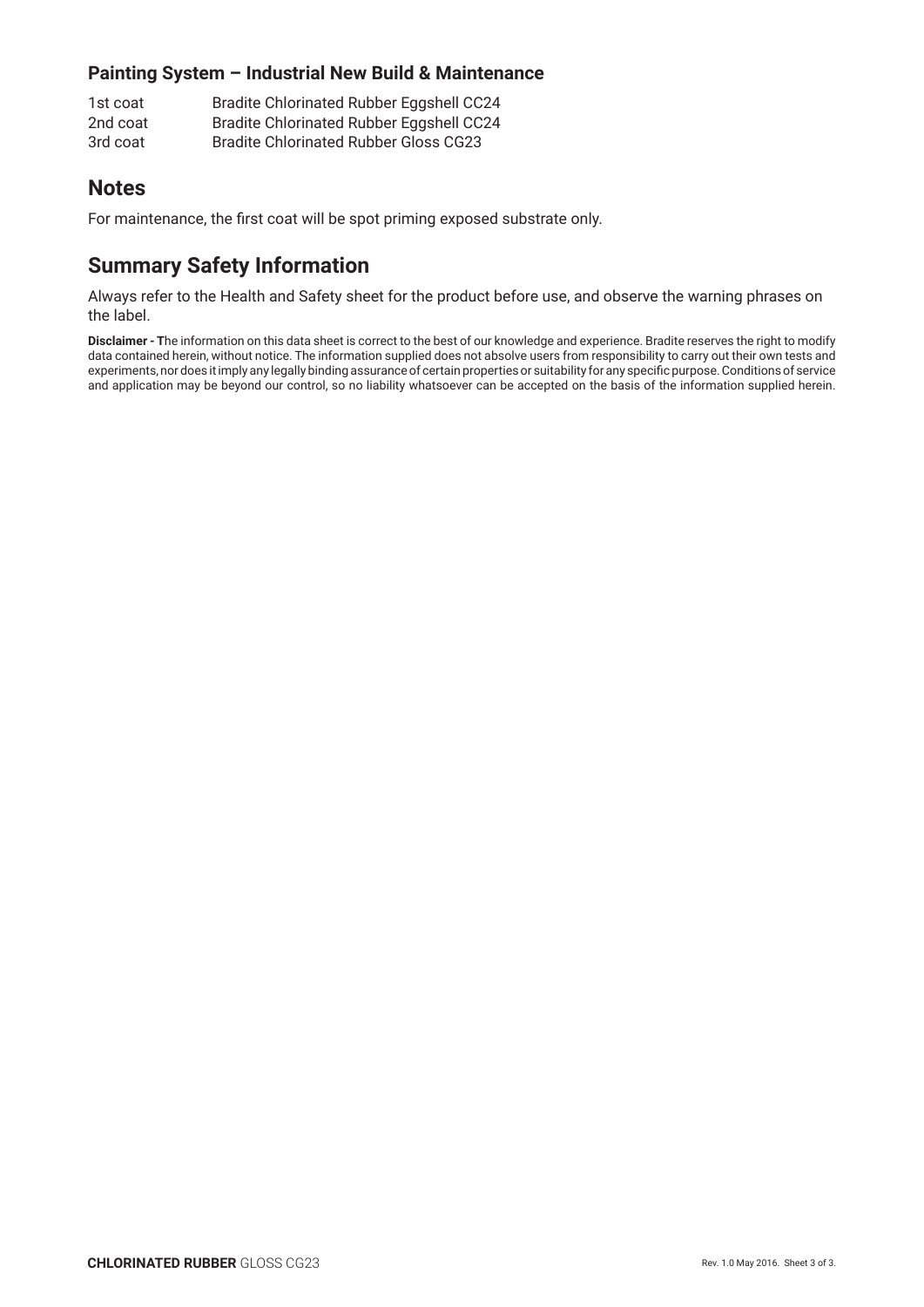

CHLORINATED RUBBER FULL GLOSS FINISH

**Page:** 1

**Compilation date:** 18/02/2014

**Revision date:** 15/04/2015

**Revision No:** 2

#### **Section 1: Identification of the substance/mixture and of the company/undertaking**

**1.1. Product identifier**

#### **Product name:** CHLORINATED RUBBER FULL GLOSS FINISH

**Product code:** CG23

#### **1.2. Relevant identified uses of the substance or mixture and uses advised against**

**Use of substance / mixture:** PC9a: Coatings and paints, thinners, paint removers.

#### **1.3. Details of the supplier of the safety data sheet**

**Company name:** Bradite Paints

Ogwen Valley Works Bethesda Gwynedd

- LL57 4YP
- United Kingdom

**Tel:** +44 (0)1248 600315

**Fax:** +44 (0)1248 602782

**Email:** [sales@bradite.com](mailto:sales@bradite.com)

#### **1.4. Emergency telephone number**

**Emergency tel:** +44 (0)1248 600315

(office hours only)

#### **Section 2: Hazards identification**

# **2.1. Classification of the substance or mixture**

| <b>Classification under CLP:</b> Asp. Tox. 1: H304; Aquatic Chronic 2: H411; Eye Irrit. 2: H319; Flam. Lig. 3: H226; Skin |
|---------------------------------------------------------------------------------------------------------------------------|
| Irrit. 2: H315; STOT SE 3: H335                                                                                           |
| <b>Most important adverse effects:</b> Flammable liquid and vapour. May be fatal if swallowed and enters airways. Causes  |
| skin irritation. Causes serious eye irritation. May cause respiratory irritation. Toxic to                                |
| aquatic life with long lasting effects.                                                                                   |

#### **2.2. Label elements**

- **Label elements:**
- **Hazard statements:** H226: Flammable liquid and vapour.

H304: May be fatal if swallowed and enters airways.

H315: Causes skin irritation.

H319: Causes serious eye irritation.

- H335: May cause respiratory irritation.
- H411: Toxic to aquatic life with long lasting effects. [cont...]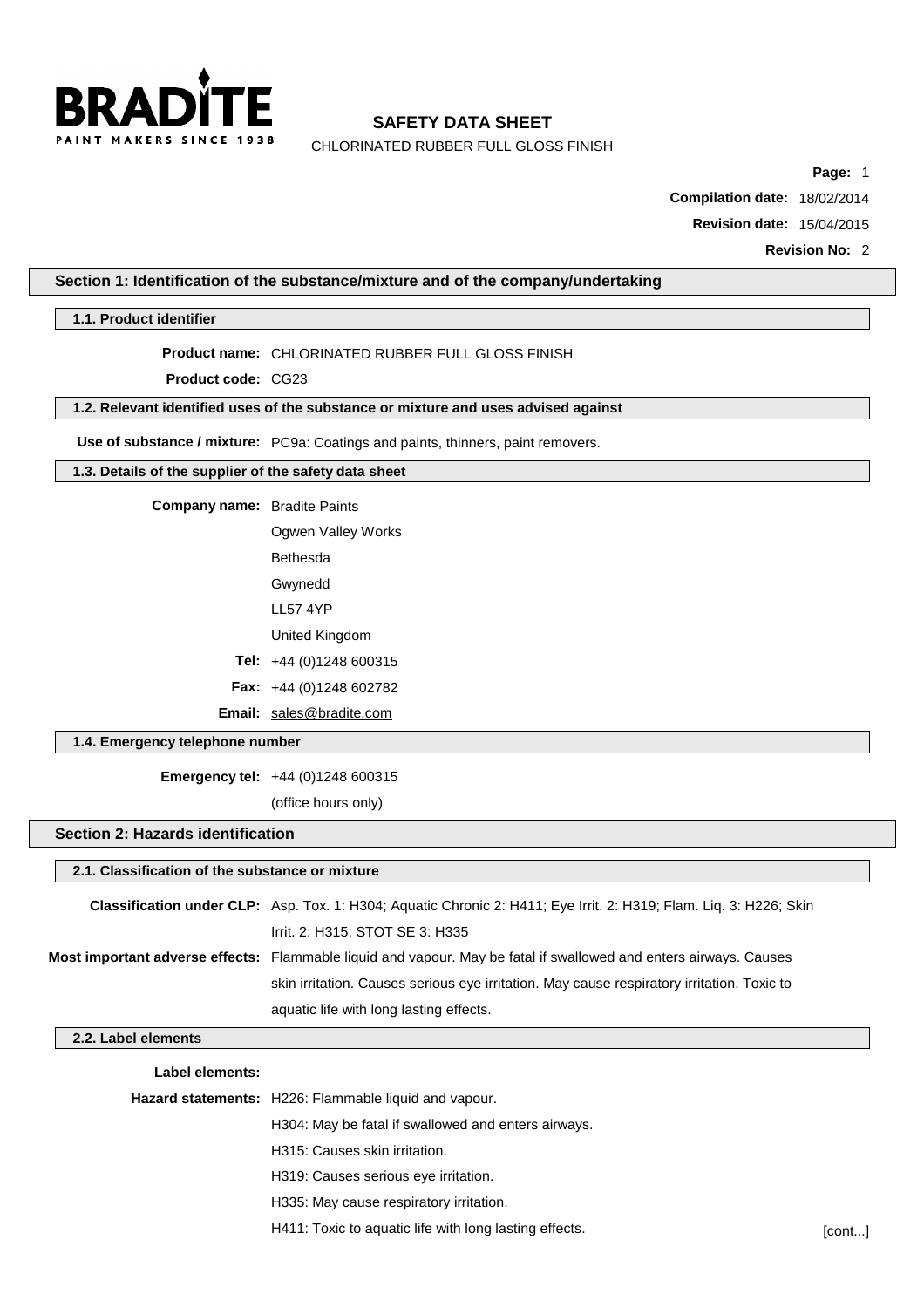### CHLORINATED RUBBER FULL GLOSS FINISH

**Page:** 2

| <b>Signal words: Danger</b>     |                                                                                                           |
|---------------------------------|-----------------------------------------------------------------------------------------------------------|
| Hazard pictograms: GHS02: Flame |                                                                                                           |
|                                 | GHS07: Exclamation mark                                                                                   |
|                                 | GHS08: Health hazard                                                                                      |
|                                 | <b>GHS09: Environmental</b>                                                                               |
|                                 |                                                                                                           |
|                                 | Precautionary statements: P210: Keep away from heat, hot surfaces, sparks, open flames and other ignition |
|                                 | sources. No smoking.                                                                                      |
|                                 | P241: Use explosion-proof electrical/ventilating/lighting/ equipment.                                     |
|                                 | P280: Wear protective gloves/protective clothing/eye protection/face protection.                          |
|                                 | P301+310: IF SWALLOWED: Immediately call a POISON CENTER/doctor/.                                         |
|                                 | P302+352: IF ON SKIN: Wash with plenty of water/soap and water.                                           |
|                                 | P303+361+353: IF ON SKIN (or hair): Take off immediately all contaminated clothing.                       |
|                                 | Rinse skin with water/shower.                                                                             |

#### **2.3. Other hazards**

PBT: This product is not identified as a PBT/vPvB substance.

#### **Section 3: Composition/information on ingredients**

#### **3.2. Mixtures**

#### **Hazardous ingredients:**

#### LOW BOILING POINT NAPHTHA - UNSPECIFIED - SOLVENT NAPHTHA (PETROLEUM), LIGHT AROM.

| <b>EINECS</b> | CAS        | PBT/WEL                  | <b>CLP Classification</b>                                                             | Percent |
|---------------|------------|--------------------------|---------------------------------------------------------------------------------------|---------|
| 265-199-0     | 64742-95-6 | $\overline{\phantom{0}}$ | Asp. Tox. 1: H304; Flam. Lig. 3: H226;<br>STOT SE 3: H335; Aquatic Chronic 2:<br>H411 | 10-30%  |

#### 1,2,4-TRIMETHYLBENZENE

| 202-436-9 | $95 - 63 - 6$ | Flam. Lig. 3: H226; Acute Tox. 4: H332; | 10-30% |
|-----------|---------------|-----------------------------------------|--------|
|           |               | Eye Irrit. 2: H319; STOT SE 3: H335;    |        |
|           |               | Skin Irrit. 2: H315; Aquatic Chronic 2: |        |
|           |               | H411                                    |        |

#### LOW BOILING POINT HYDROGEN TREATED NAPHTHA - NAPHTHA (PETROLEUM), HYDROTREATED HEAVY - REACH registered number(s): 01-2119463258-33-XXXX

| 265-150-3 | 64742-48-9 |  | Asp. Tox. 1: H304; Flam. Lig. 3: H226 | 10% |
|-----------|------------|--|---------------------------------------|-----|
|-----------|------------|--|---------------------------------------|-----|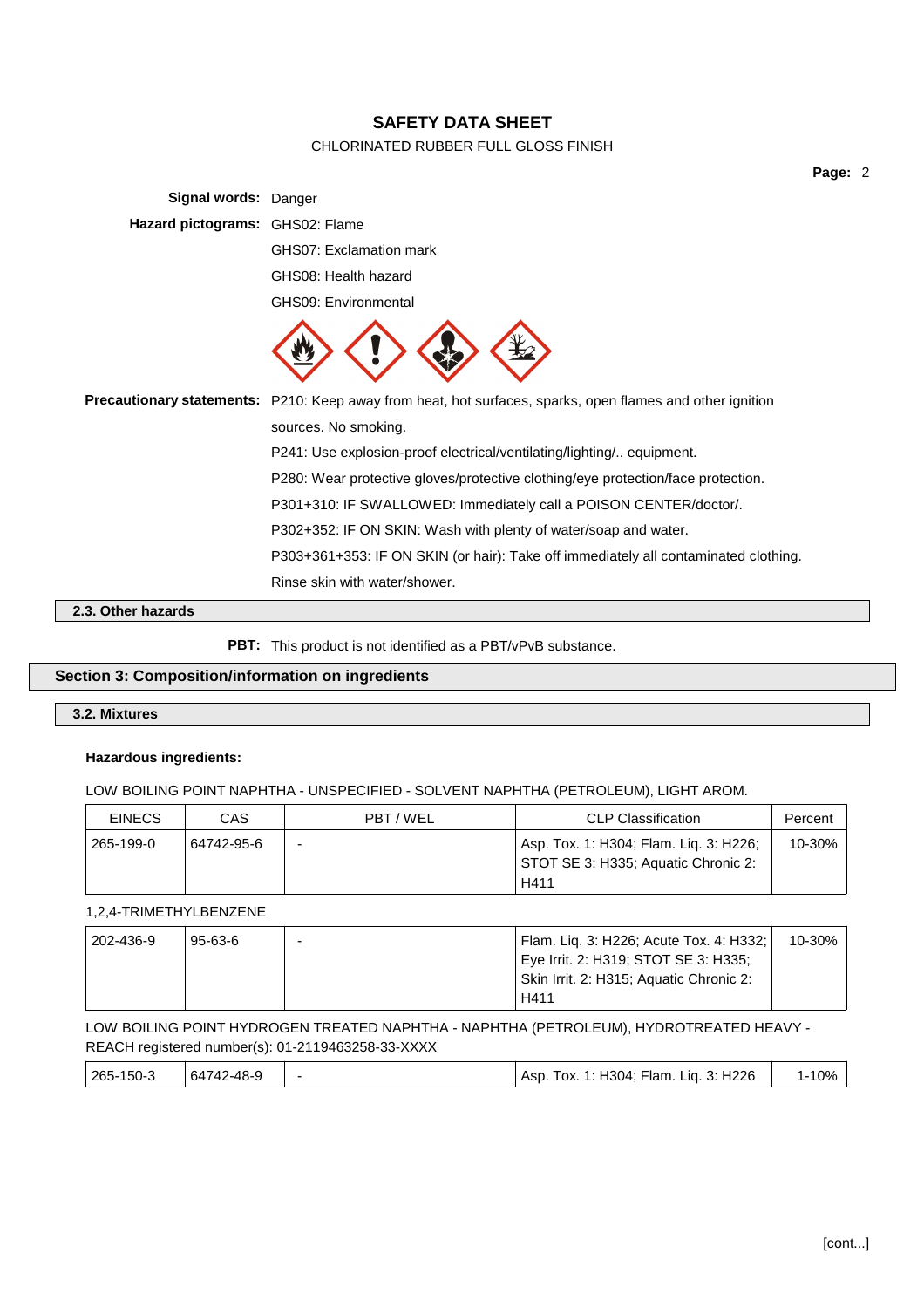#### CHLORINATED RUBBER FULL GLOSS FINISH

**Page:** 3

#### TOLUENE - REACH registered number(s): 01-2119471310-51

| 203-625-9 | 108-88-3 | - | Flam. Lig. 2: H225; Repr. 2: H361d;  | <1% |  |
|-----------|----------|---|--------------------------------------|-----|--|
|           |          |   | Asp. Tox. 1: H304; STOT RE 2: H373;  |     |  |
|           |          |   | Skin Irrit. 2: H315: STOT SE 3: H336 |     |  |

#### **Section 4: First aid measures**

#### **4.1. Description of first aid measures**

**Skin contact:** Wash immediately with plenty of soap and water. Remove all contaminated clothes and footwear immediately unless stuck to skin.

**Eye contact:** Bathe the eye with running water for 15 minutes. Consult a doctor.

**Ingestion:** Wash out mouth with water. Do not induce vomiting. Consult a doctor.

**Inhalation:** Remove casualty from exposure ensuring one's own safety whilst doing so. Consult a doctor.

#### **4.2. Most important symptoms and effects, both acute and delayed**

**Skin contact:** There may be irritation and redness at the site of contact.

**Eye contact:** There may be irritation and pain.

**Ingestion:** Nausea and stomach pain may occur.

**Inhalation:** There may be a feeling of tightness in the chest with shortness of breath.

**Delayed / immediate effects:** Immediate effects can be expected after short-term exposure.

**4.3. Indication of any immediate medical attention and special treatment needed**

**Immediate / special treatment:** Eye bathing equipment should be available on the premises.

#### **Section 5: Fire-fighting measures**

**5.1. Extinguishing media**

**Extinguishing media:** Carbon dioxide. Alcohol or polymer foam. Dry chemical powder. Do not use water.

#### **5.2. Special hazards arising from the substance or mixture**

**Exposure hazards:** In combustion emits toxic fumes.

**5.3. Advice for fire-fighters**

**Advice for fire-fighters:** Wear self-contained breathing apparatus.

**Section 6: Accidental release measures**

#### **6.1. Personal precautions, protective equipment and emergency procedures**

**Personal precautions:** Refer to section 8 of SDS for personal protection details.

**6.2. Environmental precautions**

**Environmental precautions:** Do not discharge into drains or rivers.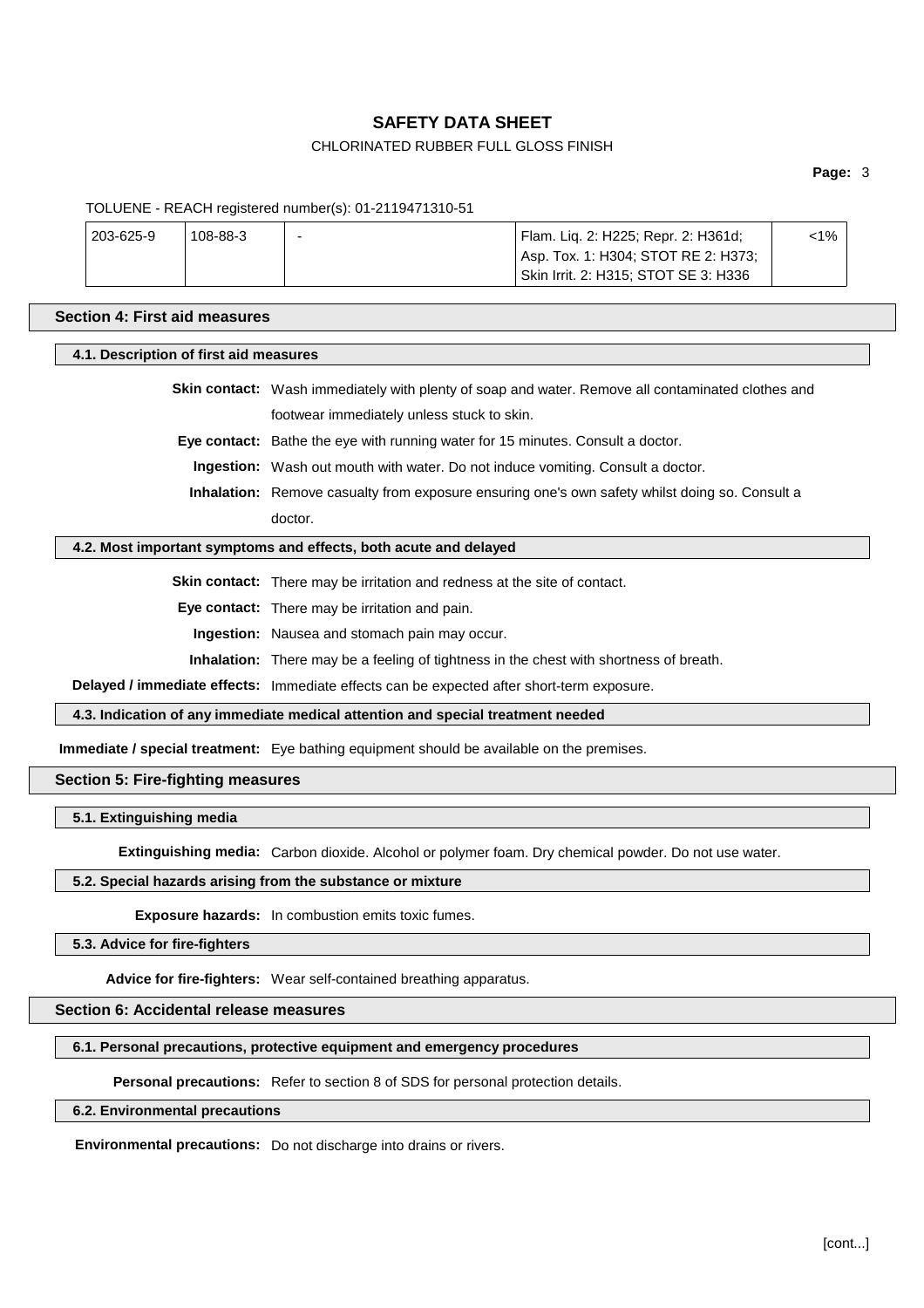#### CHLORINATED RUBBER FULL GLOSS FINISH

#### **6.3. Methods and material for containment and cleaning up**

**Clean-up procedures:** Absorb into dry earth or sand. Transfer to a closable, labelled salvage container for

disposal by an appropriate method. Refer to section 13 of SDS for suitable method of disposal.

**6.4. Reference to other sections**

**Reference to other sections:** Refer to section 13 of SDS.

#### **Section 7: Handling and storage**

#### **7.1. Precautions for safe handling**

**Handling requirements:** Ensure there is sufficient ventilation of the area.

#### **7.2. Conditions for safe storage, including any incompatibilities**

**Storage conditions:** Store in a cool, well ventilated area. Keep away from sources of ignition.

**Suitable packaging:** Must only be kept in original packaging.

**Storage quantity limits:** 250 L

**7.3. Specific end use(s)**

**Specific end use(s):** PC9a: Coatings and paints, thinners, paint removers.

#### **Section 8: Exposure controls/personal protection**

**8.1. Control parameters**

#### **Hazardous ingredients:**

#### **1,2,4-TRIMETHYLBENZENE**

| <b>Workplace exposure limits:</b> |                      |              | Respirable dust                                                                      |              |
|-----------------------------------|----------------------|--------------|--------------------------------------------------------------------------------------|--------------|
| <b>State</b>                      | 8 hour TWA           | 15 min. STEL | 8 hour TWA                                                                           | 15 min. STEL |
| UK                                | $125 \text{ mg/m}$ 3 | -            | $\overline{\phantom{0}}$                                                             |              |
|                                   |                      |              | LOW BOILING POINT HYDROGEN TREATED NAPHTHA - NAPHTHA (PETROLEUM), HYDROTREATED HEAVY |              |
| UK                                | 150 ppm              | -            | $\overline{\phantom{0}}$                                                             |              |
| <b>TOLUENE</b>                    |                      |              |                                                                                      |              |
| UK                                | 191 mg/m3            | 384 mg/m3    | $\overline{\phantom{0}}$                                                             |              |

**DNEL / PNEC** No data available.

**8.2. Exposure controls**

**Engineering measures:** Ensure there is sufficient ventilation of the area.

**Respiratory protection:** Gas/vapour filter, type A: organic vapours (EN141).

**Hand protection:** Gloves (solvent-resistant).

**Eye protection:** Tightly fitting safety goggles.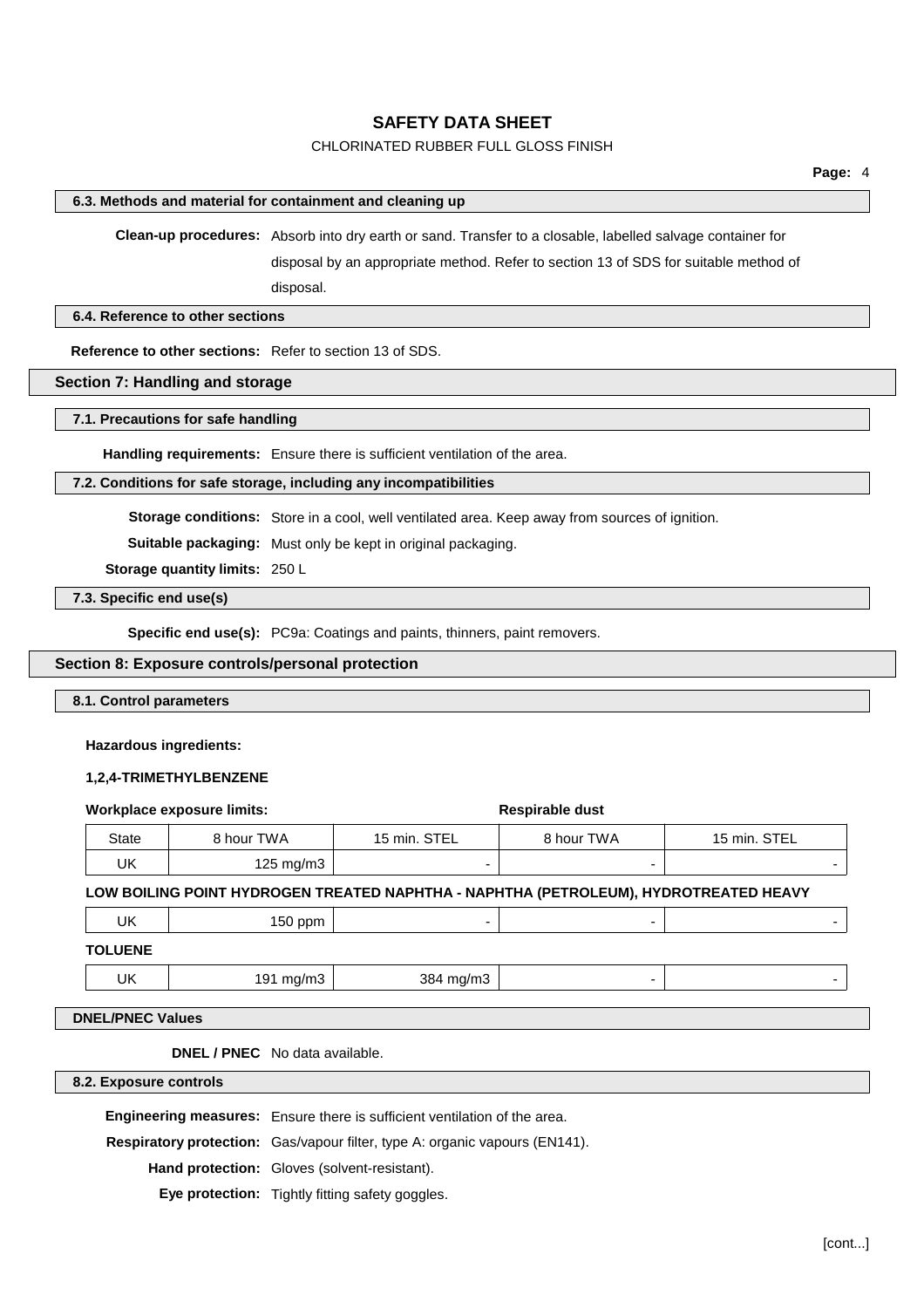#### CHLORINATED RUBBER FULL GLOSS FINISH

**Page:** 5

**Skin protection:** Protective clothing with elasticated cuffs and closed neck.

**Environmental:** Prevent from entering in public sewers or the immediate environment.

#### **Section 9: Physical and chemical properties**

#### **9.1. Information on basic physical and chemical properties**

| <b>State: Liquid</b>                     |                                                  |                                                 |                                      |
|------------------------------------------|--------------------------------------------------|-------------------------------------------------|--------------------------------------|
| <b>Colour: Various</b>                   |                                                  |                                                 |                                      |
|                                          | <b>Odour:</b> Characteristic odour               |                                                 |                                      |
| <b>Evaporation rate: Slow</b>            |                                                  |                                                 |                                      |
|                                          | <b>Oxidising:</b> Non-oxidising (by EC criteria) |                                                 |                                      |
| <b>Solubility in water:</b> Not miscible |                                                  |                                                 |                                      |
|                                          | Also soluble in: Most organic solvents.          |                                                 |                                      |
|                                          | <b>Viscosity: Non-viscous</b>                    |                                                 |                                      |
| Boiling point/range°C: 162 - 181         |                                                  | Melting point/range°C: Not applicable.          |                                      |
| <b>Flammability limits %: lower: 0.8</b> |                                                  | upper: $7.5$                                    |                                      |
| <b>Flash point C: 43</b>                 |                                                  | Part.coeff. n-octanol/water: No data available. |                                      |
| Autoflammability°C: 450                  |                                                  |                                                 | Vapour pressure: 0.29 kPa @ 20 deg C |
| <b>Relative density: 1.30</b>            |                                                  |                                                 | <b>pH:</b> Not applicable.           |
| VOC $g/l: 550$                           |                                                  |                                                 |                                      |

**9.2. Other information**

**Other information:** Not applicable.

**Section 10: Stability and reactivity**

**10.1. Reactivity**

**Reactivity:** Stable under recommended transport or storage conditions.

**10.2. Chemical stability**

**Chemical stability:** Stable under normal conditions.

**10.3. Possibility of hazardous reactions**

**Hazardous reactions:** Hazardous reactions will not occur under normal transport or storage conditions.

**10.4. Conditions to avoid**

**Conditions to avoid:** Direct sunlight. Sources of ignition.

**10.5. Incompatible materials**

**Materials to avoid:** Strong acids. Strong bases. Strong oxidising agents.

#### **10.6. Hazardous decomposition products**

**Haz. decomp. products:** In combustion emits toxic fumes.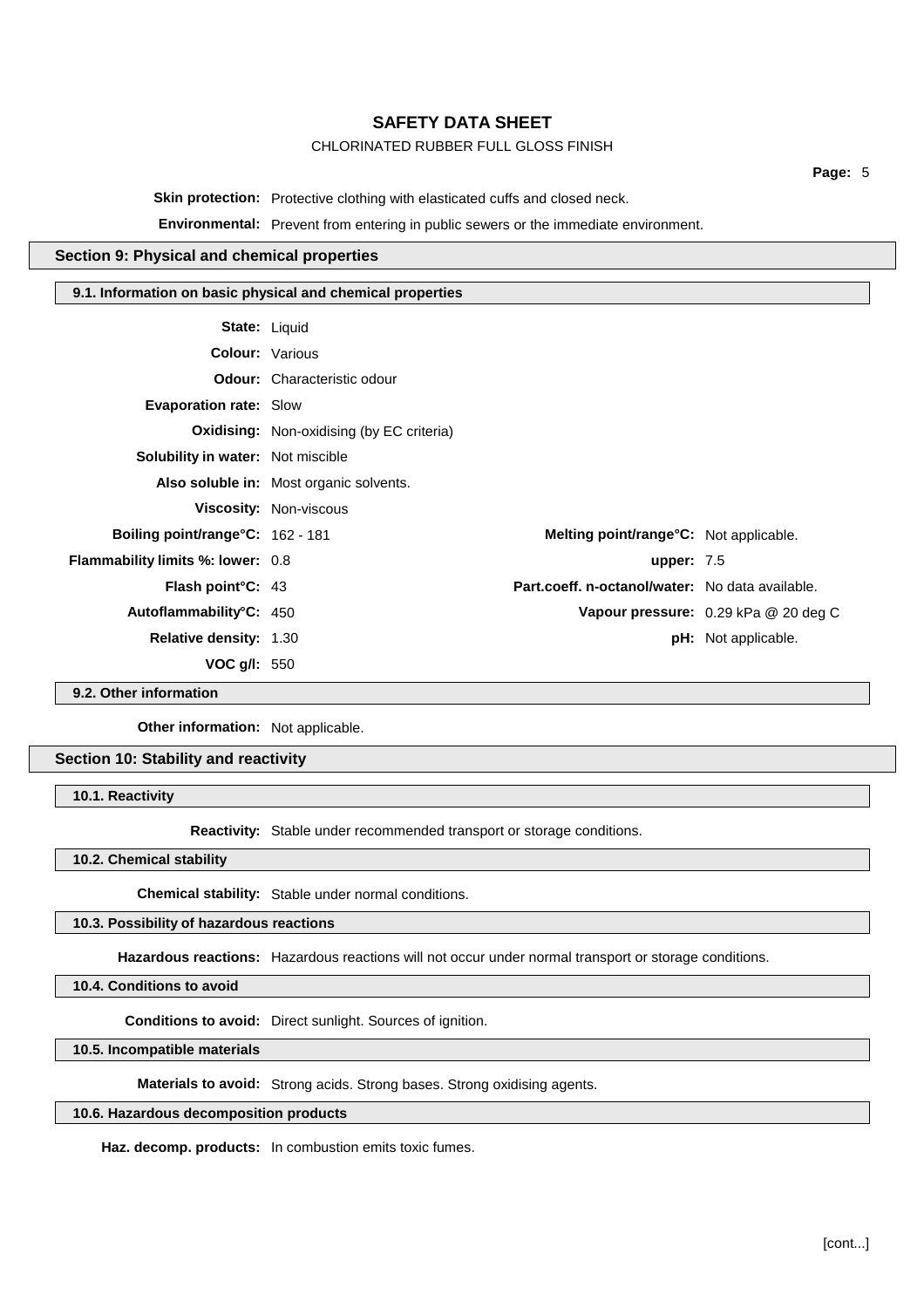#### CHLORINATED RUBBER FULL GLOSS FINISH

**Page:** 6

#### **Section 11: Toxicological information**

| 11.1. Information on toxicological effects |  |
|--------------------------------------------|--|
|                                            |  |

#### **Hazardous ingredients:**

#### **LOW BOILING POINT NAPHTHA - UNSPECIFIED - SOLVENT NAPHTHA (PETROLEUM), LIGHT AROM.**

| - 1⊩ 1<br>``<br>- -<br>$\cdot$<br>$ -$<br>__<br>. . |
|-----------------------------------------------------|
|-----------------------------------------------------|

#### **1,2,4-TRIMETHYLBENZENE**

| <b>IPR</b> | <b>RAT</b> | ' LDLC     | 1750<br>ےں ، | mg/kg     |
|------------|------------|------------|--------------|-----------|
| ORL '      | <b>RAT</b> | LD50<br>__ |              | am<br>'ny |

#### **LOW BOILING POINT HYDROGEN TREATED NAPHTHA - NAPHTHA (PETROLEUM), HYDROTREATED HEAVY**

| DERMAL         | <b>RBT</b> | LD50    | >5000 | mg/kg |
|----------------|------------|---------|-------|-------|
| ' ORAL         | RAT        | LD50    | >5000 | mg/kg |
| <b>VAPOURS</b> | RAT        | 4H LC50 | >5000 | mq/l  |

#### **TOLUENE**

| <b>IVN</b> | <b>RAT</b> | LD50 | 1960 | mg/kg |
|------------|------------|------|------|-------|
| ORL        | <b>MUS</b> | LD50 | ∼    | gm/kg |
| ORL        | <b>RAT</b> | LD50 | 6900 | mg/kg |

#### **Relevant hazards for substance:**

| Hazard                        | Route      | Basis                 |
|-------------------------------|------------|-----------------------|
| Skin corrosion/irritation     | DRM        | Hazardous: calculated |
| Serious eye damage/irritation | OPT        | Hazardous: calculated |
| STOT-single exposure          | <b>INH</b> | Hazardous: calculated |
| Aspiration hazard             |            | Hazardous: calculated |

#### **Symptoms / routes of exposure**

**Skin contact:** There may be irritation and redness at the site of contact.

**Eye contact:** There may be irritation and pain.

**Ingestion:** Nausea and stomach pain may occur.

**Inhalation:** There may be a feeling of tightness in the chest with shortness of breath.

**Delayed / immediate effects:** Immediate effects can be expected after short-term exposure.

**Other information:** Not applicable.

#### **Section 12: Ecological information**

#### **12.1. Toxicity**

**Ecotoxicity values:** No data available.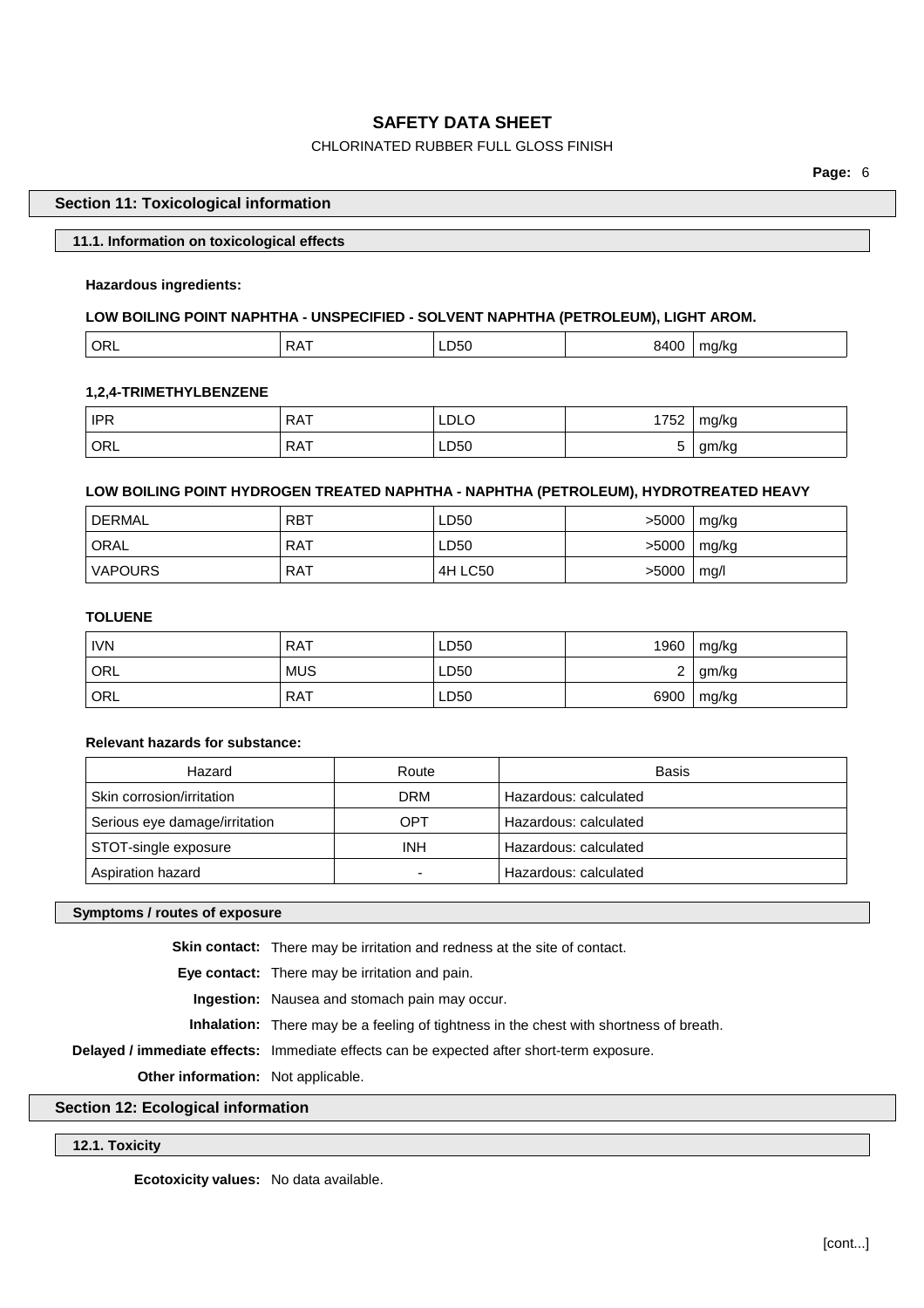#### CHLORINATED RUBBER FULL GLOSS FINISH

**Page:** 7

**12.2. Persistence and degradability**

**Persistence and degradability:** No data available.

#### **12.3. Bioaccumulative potential**

**Bioaccumulative potential:** No data available.

**12.4. Mobility in soil**

**Mobility:** No data available.

#### **12.5. Results of PBT and vPvB assessment**

**PBT identification:** This product is not identified as a PBT/vPvB substance.

**12.6. Other adverse effects**

**Other adverse effects:** No data available.

**Section 13: Disposal considerations**

#### **13.1. Waste treatment methods**

|                                                    | <b>Disposal operations:</b> Transfer to a suitable container and arrange for collection by specialised disposal |  |
|----------------------------------------------------|-----------------------------------------------------------------------------------------------------------------|--|
|                                                    | company.                                                                                                        |  |
|                                                    | <b>Recovery operations:</b> Solvent reclamation/regeneration.                                                   |  |
| Waste code number: 08 01 11                        |                                                                                                                 |  |
| <b>Disposal of packaging:</b> Retain for recovery. |                                                                                                                 |  |
|                                                    | <b>NB:</b> The user's attention is drawn to the possible existence of regional or national                      |  |
|                                                    | regulations regarding disposal.                                                                                 |  |

#### **Section 14: Transport information**

**14.1. UN number**

**UN number:** UN1263

**14.2. UN proper shipping name**

**Shipping name:** PAINT

**14.3. Transport hazard class(es)**

**Transport class:** 3

**14.4. Packing group**

**Packing group:** III

**14.5. Environmental hazards**

**Environmentally hazardous:** Yes **Marine Marine Marine pollutant:** No

**14.6. Special precautions for user**

**Special precautions:** No special precautions.

**Tunnel code:** D/E